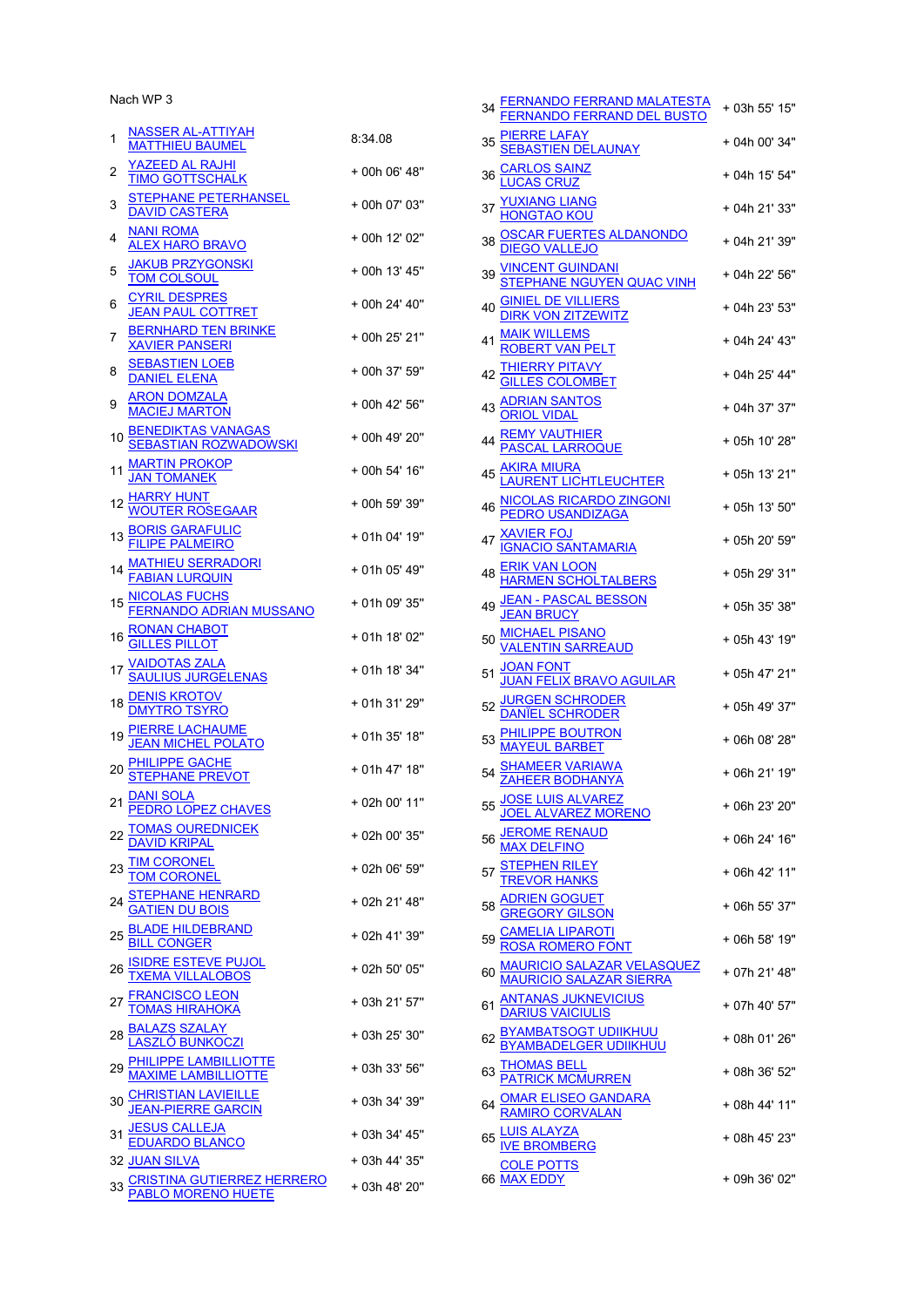| <b>NICOLAS FALLOUX</b><br>67 FLORIAN GONZALEZ                            | + 09h 48' 43"  |
|--------------------------------------------------------------------------|----------------|
| DANIEL SASKIN<br>SASA BITTERMAN<br>68                                    | + 10h 09' 12"  |
| 69 WELHAN                                                                | + 10h 21' 12"  |
| 70 <u>ERIK WEVERS</u><br>AS <u>HLEY GARCIA CHAVEZ</u>                    | + 10h 24' 12"  |
| 71 <u>XAVIER LORMAND</u><br>GUILLAUME JORDA                              | + 11h 17' 34"  |
| 72 <u>GERARD TRAMONI</u><br><u>DOMINIQUE TOTAIN</u>                      | + 11h 40' 22"  |
| <u>ANDREA PATRICIA LAFARJA BITTAR</u><br><u>EUGENIO ARRIETA</u>          | + 12h 20' 42"  |
| 74 MICHIEL BECX<br>EDWIN KUIJPERS                                        | + 12h 58' 52"  |
| <u>EMILIO FERRANDO</u><br>GUILLERMO GOMEZ DE LAS HERAS                   | + 13h 09' 30"  |
| <u>AHMED ALKUWARI FAHAD</u><br>ANGELO MONTICO                            | + 13h 30' 09"  |
| 77 <mark>ROBBY GORDON</mark><br>KELLON WALCH                             | + 14h 49' 14"  |
| DIEGO WEBER<br>JUAN JOSE PONCE AYLWIN                                    | + 15h 35' 33"  |
| MIGUEL ANGEL ALVAREZ PINEDA<br>RICARDO MENDIOLA                          | + 15h 53' 02"  |
| SEBASTIAN GUAYASAMIN<br>MAURO ESTEBAN LIPEZ                              | + 18h 02' 40"  |
| 81 <u>FERNANDA KANNO</u><br><u>ALONSO CARRILLO</u>                       | + 19h 07' 22"  |
| <b>ANDREA SCHIUMARINI</b><br>82 ANDREA SUCCI<br><b>MASSIMO SALVATORE</b> | +20h 03' 10"   |
| <u>BRUNO AFONSO MARTINS</u><br><u>RUI JORGE PEREIRA FERREIRA</u>         | + 20h 35' 15"  |
| <u>MARCO PIANA</u><br>STEVEN GRIENER                                     | +76h 37' 03"   |
| <u>ALEX AGUIRREGAVIRIA</u><br>JORDI COMALLONGA<br>85                     | + 112h 51' 36" |

| 1  | STEPHANE PETERHANSEL<br><b>DAVID CASTERA</b>           | 03h 54' 31"      |
|----|--------------------------------------------------------|------------------|
| 2  | NASSER AL-ATTIYAH<br><b>MATTHIEU BAUMEL</b>            | + 00h 03'<br>26" |
| 3  | <b>JAKUB PRZYGONSKI</b><br><b>TOM COLSOUL</b>          | + 00h 11'<br>47" |
| 4  | YAZEED AL RAJHI<br><b>TIMO GOTTSCHALK</b>              | + 00h 12'<br>50" |
| 5  | <b>NANI ROMA</b><br><b>ALEX HARO BRAVO</b>             | + 00h 18'<br>12" |
| 6  | <b>CYRIL DESPRES</b><br><b>JEAN PAUL COTTRET</b>       | + 00h 28'<br>04" |
| 7  | <b>BERNHARD TEN BRINKE</b><br><b>XAVIER PANSERI</b>    | + 00h 31'<br>45" |
| 8  | <b>ARON DOMZALA</b><br><b>MACIEJ MARTON</b>            | + 00h 33'<br>16" |
| 9  | <b>MARTIN PROKOP</b><br><b>JAN TOMANEK</b>             | + 00h 34'<br>39" |
| 10 | <b>BENEDIKTAS VANAGAS</b><br>SEBASTIAN ROZWADOWSKI     | + 00h 39'<br>24" |
| 11 | <b>SEBASTIEN LOEB</b><br>DANIEL ELENA                  | + 00h 42'<br>55" |
|    | <u>MATHIEU SERRADORI</u><br>FABIAN LURQUIN             | + 00h 43'<br>14" |
|    | <u>VAIDOTAS ZALA</u><br>SAULIU <u>S JURGELENAS</u>     | + 00h 47'<br>40" |
| 14 | BORIS GARAFULIC<br>FILIPE PALMEIRO                     | + 00h 52'<br>11" |
| 15 | RONAN CHABOT<br>GILLES PILLOT                          | + 00h 54'<br>27" |
| 16 | <u>PHILIPPE GACHE</u><br>STEPHANE PREVOT               | + 01h 01'<br>13" |
|    | <b>TIM CORONEL</b><br><b>TOM CORONEL</b>               | + 01h 02'<br>57" |
| 18 | <u>DENIS KROTOV</u><br>DMYTRO TSYRO                    | + 01h 03'<br>11" |
| 19 | <b>REMY VAUTHIER</b><br><b>PASCAL LARROQUE</b>         | + 01h 03'<br>20" |
|    | <u>HARRY HUNT</u><br>WOUTER ROSE <u>GAAR</u>           | + 01h 03'<br>53" |
|    | <b>IN LIAO</b>                                         | + 01h 05'<br>45" |
|    | <u>NICOLAS FUCHS</u><br><u>FERNANDO ADRIAN MUSSANO</u> | + 01h 09'<br>03" |
|    | <u>ERRE LACHAUME</u><br>: <u>AN MICHEL POLATO</u>      | $+01h11'$<br>46" |
| 24 | <mark>IAS OUREDNICEK</mark><br>ID KRIPAL               | + 01h 12'<br>04" |
| 25 | <u>ANI SOLA</u><br>EDRO L <u>OPEZ CHAVES</u>           | + 01h 13'<br>58" |
| 26 | <u>'EPHANE HENRARD</u><br>\TIEN <u> DU BOIS</u>        | + 01h 18'<br>33" |
|    | <b>ADE HILDEBRAND</b><br>CONGER                        | + 01h 33'<br>24" |
|    | <u>RISTINA GUTIERREZ HERRERO</u><br>ABLO MORENO HUETE  | + 01h 39'<br>56" |
|    | <mark>ERRE LAFAY</mark><br>FBASTIEN DELAU <u>NAY</u>   | + 01h 42'<br>07" |
|    |                                                        |                  |

## WP 3